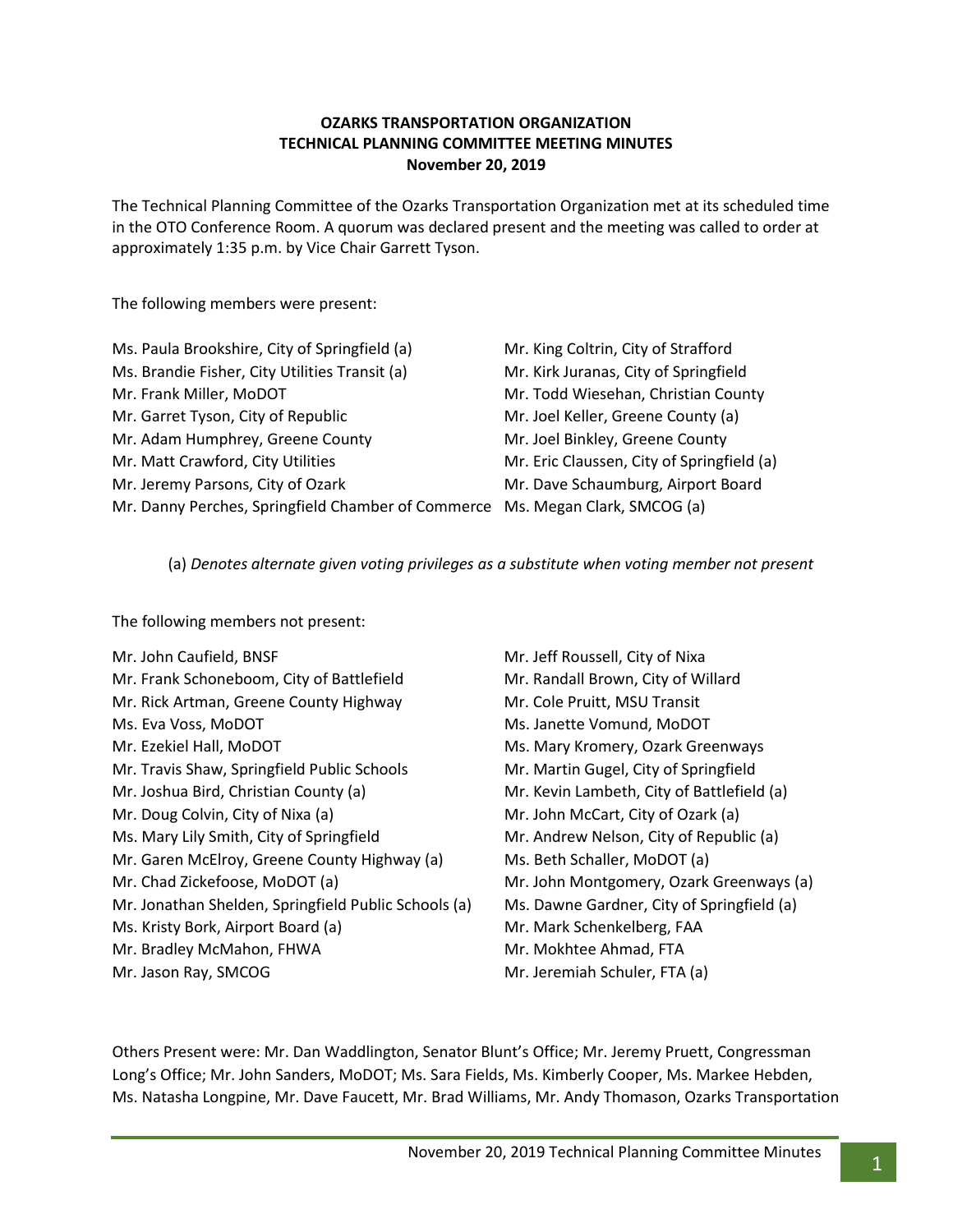Organization; Mr. Steve Shultz, Mr. Neil Brady, Bartlett & West; Ms. Susan Prime, Ms. Tatyana Ojenniy, Mr. Curtis Jared, Mr. David Stone SR., City of Rogersville.

### **I. Administration**

#### **A. Introductions**

Those in attendance made self-introductions stating their name and the organization they represent.

### **B. Approval of the Technical Planning Committee Meeting Agenda**

Mr. Juranas moved to approve the November 20, 2019 Technical Planning Committee Meeting Agenda. Mr. Perches seconded the motion and it was unanimously approved.

### **C. Approval of the September 18, 2019 Minutes**

Mr. Perches moved to approve the minutes from the September 18, 2019 Technical Planning Committee Meeting. Mr. Claussen seconded the motion and it was unanimously approved.

# **D. Public Comment Period for All Agenda Items**

Citizens from Rogersville addressed the Committee about the 60/125 Interchange. The Rogersville representative, Mr. Curtis Jared, stated they are adamantly opposed to MoDOT's Option 2, due to the idea that this design will destroy any hope of growth in the area. They are more in favor of the newer Option 3, and state that most voters will support this option. Ms. Ojenniy pointed out that Option 3 would also keep residents and permit drivers off the highway. Mr. Jared focused on the economic viability of each of the three options for the town. He is concerned about the ease of exiting and reentering the highway, as well as being able to see local businesses from the highway. He passed around a print out of MoDOT's Option 3 for the Committee to review. It is his opinion that anything but Option 3 will be detrimental to local businesses in Rogersville. Mr. Jared also provided letters from property owners to Vice Chair Tyson showing opposition to Option 2. Vice Chair Tyson asked for a comment from a MoDOT representative. Mr. Frank Miller and Mr. John Sanders agreed that Option 1 is a significantly more costly option to consider. Mr. Miller made a point that if additional funds are needed, this would come from the OTO allocation of Funding for Projects. Mr. Sanders also stated that due to the topography there will still be visibility concerns while driving west on Highway 60 with Option 1. Mr. Sanders clarified that Option 3 would be less expensive than Option 1, but more expensive than Option 2.

Vice Chair Tyson as for the materials to be sent out to the Committee and that updates be provided to the Committee as available.

Vice Chair Tyson asked for any other public comments, and seeing as there were none, he closed the public comment period.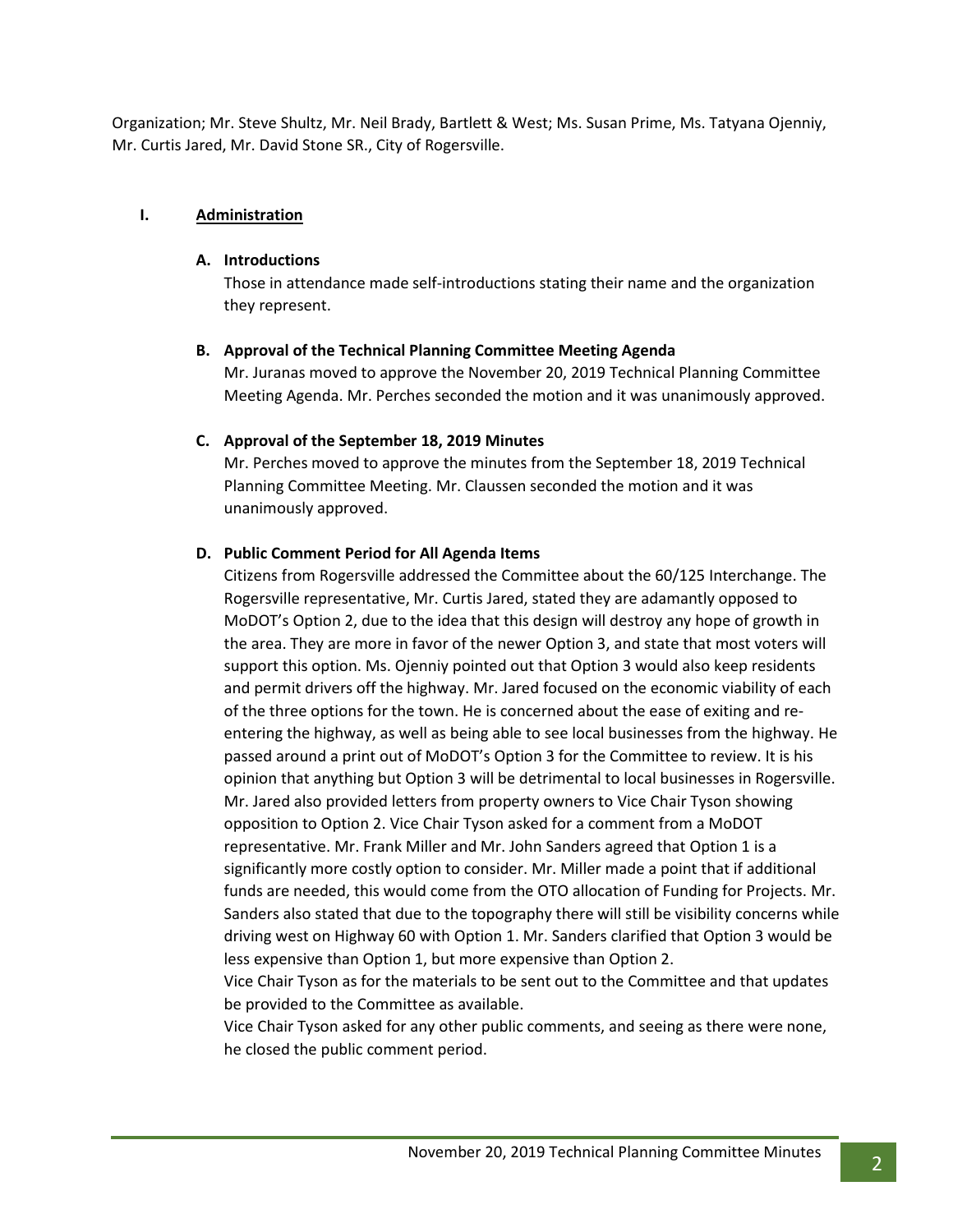# **E. Staff Report – Ms. Sara Fields**

Ms. Fields started her report by reminding the Committee about Trail Funding Applications being due Friday November 22nd. She stated that the Attorney General has ruled that any entity using Tap Funds or STBG Funds, MoDOT will now have to do Risk Assessment forms. She spoke on the different trainings that took place in the area recently: Safe Transportation for Every Pedestrian Training and the Traffic Incident Management Exercise. Ms. Field's mentioned the First Lady held a Press Conference at the Traffic Incident Management Exercise and reminded everyone to buckle up and put their phones down while driving.

# **F. Legislative Reports – Mr. Dan Waddlington, Mr. Jeremy Pruett**

Mr. Waddlington spoke about the Highway Resolution being the main focus of the Senate.

Mr. Pruett stated that the House is immersed in the trails for the impeachment of President Trump.

# **II. New Business**

# **A.** *Grant Avenue Connect Parkway* **Presentation – Springfield Public Works**

Ms. Paula Brookshire presented on the vision for the *Grant Avenue Connect Parkway* Project and the BUILD Grant. She touched on reasons why Grant was chosen over other roads in the area; such as Grant being a two-way street, the connection of Wonders of Wildlife Museum and Downtown, as well as connecting multiple parks and neighborhoods along the way. She highlighted the design features amenities of having buried utility lines, a WiFi enabled trail, and traffic calming tools. Ms. Brookshire stated that Springfield was awarded \$21 million, and requires a local match of 20%, which is roughly \$5 million. She said this will be gained by the communities  $\frac{1}{2}$  and 1/8 sales cent tax, as well as CU contributions, and possible private investors. The deadline for obligated funds is September 30, 2021 with a project completion deadline of September 30, 2026. Ms. Brookshire spoke on the challenges of this project including the scope of the overall project, meeting the timeline, and property impacts due to burying utility lines and trail spacing. She noted that opportunities include created something transformational, promoting pedestrian and bike safety, as well as connecting other projects that are currently happening in the community such as the Greenway Trails and Jordan Valley Daylighting Project.

# **B.** *Transportation Plan 2020* **Amendment 11 – Ms. Natasha Longpine**

Ms. Longpine presented for Committee consideration that the BUILD Grant be included in the *Transportation Plan 2020*, due to the size of the award, as opposed to including it with the Bike and Pedestrian plans. Mr. Perches motioned that Amendment 11 be recommended to the Board of Directors to be added to *Transportation Plan 2020*. Mr. Coltrin seconded the motion and it was unanimously approved.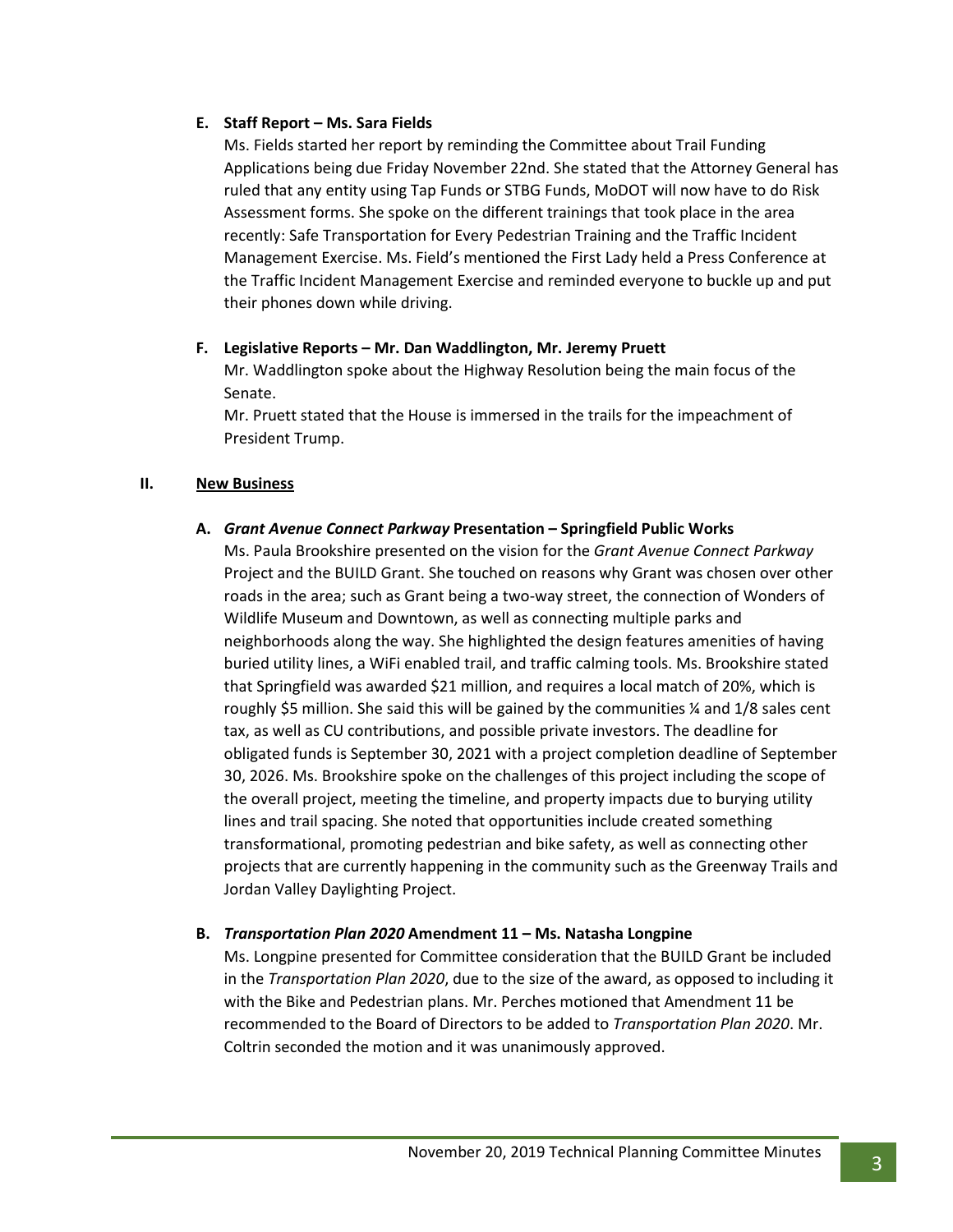### **C. FY 2020-2023 Amendment Number Two – Ms. Natasha Longpine**

Ms. Longpine spoke on including the BUILD Grant in the TIP. The other items are adding sidewalks on 14, Ozark adding underpasses with their Jackson St compacity improvements, City of Springfield Overlay Project, and ADA projects that are now being split into two separate projects. Mr. Juranas moved to recommend Amendment Number Two. Mr. Coltrin seconded the motion and it was unanimously approved.

# **D. 2020 Safety Performance Targets – Ms. Natasha Longpine**

Ms. Longpine stated that there are no safety targets that OTO wishes to review or deviate from MoDOT's Targets. She noted that trends for state-wide fatalities and serious injuries are trending down. The OTO Region, however, is trending upward. Ms. Longpine spoke on seeing a dramatic upward trend in bicycle and pedestrian injuries and fatalities.

Mr. Coltrin motioned to continue to support MoDOT's targets. Mr. Perches seconded the motion, and it was unanimously approved.

### **E. Annual List of Obligated Projects – Ms. Natasha Longpine**

Ms. Longpine explained that some projects have been de-obligated, meaning the funds are no longer required for that specific project. The agenda included the ALOP packet for Committee review. Mr. Juranas moved to accept the ALOP, Mr. Humphrey seconded the motion and it was unanimously approved.

#### **F. Federal Funds Balance Report – Ms. Natasha Longpine**

Ms. Longpine distributed the September 2019 Funds Balance Report for Committee review. She pointed out the page that contains lapsed potential for each community. Ms. Longpine said that the balance with the cost shares is at \$17 million of the \$19 million that is allowed. Ms. Fields encouraged everyone to examine their balance sheets and think of ways to spend the money allocated to them.

#### **G. OTO Technical Planning Committee Chair Rotation – Ms. Sara Fields**

Ms. Fields stated that the chair nomination for the 2021 Chair is Mr. Todd Wiesehan of Christian County. Mr. Perches made a motion to accept this appointment, Mr. Parsons seconded the motion and it was unanimously approved.

**H. OTO Technical Planning Committee 2020 Meeting Schedule – Ms. Sara Fields** Ms. Fields noted that there is a hardcopy of the 2020 Meeting Schedule for the Technical Planning Committee.

# **III. Other Business**

**A. Technical Planning Committee Member Announcements** There were no announcements.